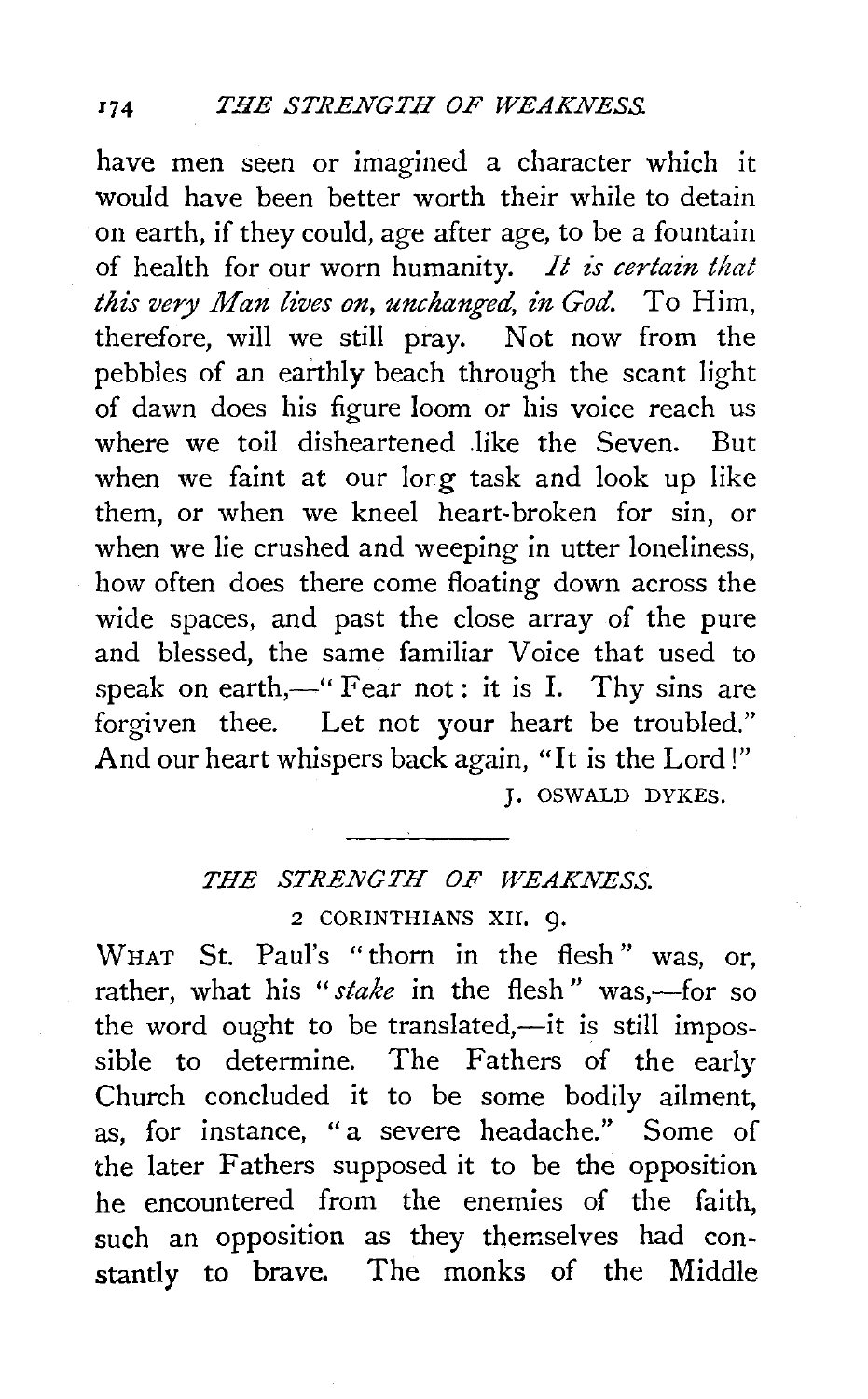Ages pronounced it to have been that sting of sensual desire by which they were tormented in their solitary cells. Luther thought it was the spiritual conflict, the conflict with the great enemy of souls, which he himself had to wage. And now, again, the Commentators are, as a rule, reverting to the original theory,—that of some severe and disabling physical malady.

No other theory seems to meet the requirements of the case. For St. Paul's infirmity was "an infirmity *in the flesh.*" It must have caused him the most severe and excruciating pain, or he would not have represented himself as writhing under it in an agony comparable with that of a hapless wretch impaled on a stake. It must have impeded him in his work, or threatened to impede him, by exciting disgust in those who saw and heard him, for he thanks his disciples in Galatia for not despising and loathing him for it, for not turning away from him and his message, but, contrariwise, receiving him as though he had been an angel of God. In short, from what he himself tells us of it, it could not have been any inward or spiritual trial; it must have been an excruciating pain, a pain he could not master and conceal, a pain which he loathed lest it should make him loathsome to others; a pain which hindered him in his work and threatened to disable him for it; and, moreover, a pain closely connected with, if not arising from, the abundance of his visions and labours.

These being the chief conditions to be met, it is impossible to assent to the hypothesis, else so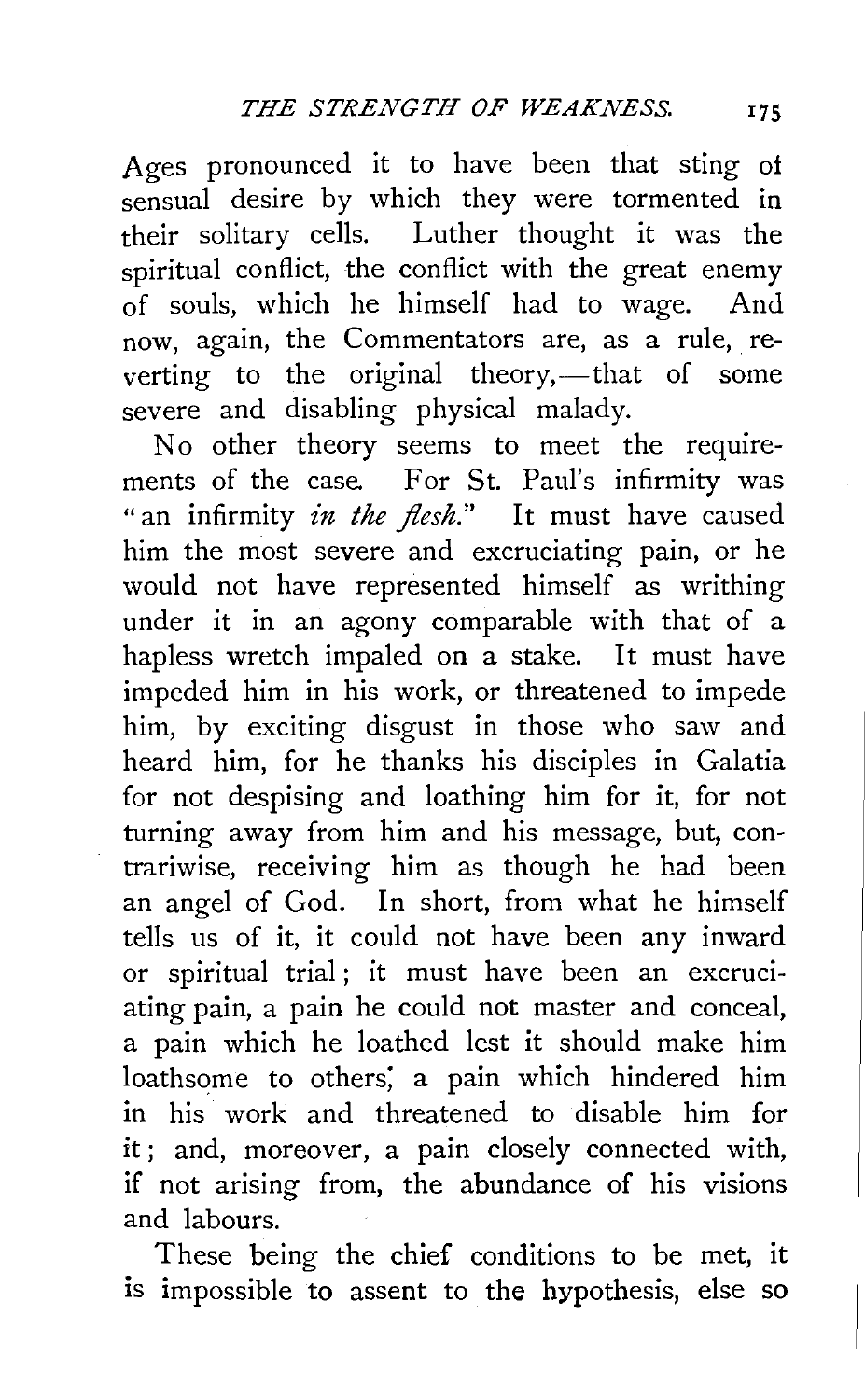reasonable and welcome, that the malady to which he refers as "a stake in the flesh" was physical blindness; for that could hardly have kept him in a torture so keen and excruciating as the phrase implies: it is much more likely to have been, as the best modern Commentators incline to believe that it was, some pronounced and malignant form of nervous disease. No man could have lived his life of perilous adventure and impassioned service, no man could have had his heart in such a tumult of excited, and often conflicting, emotions, no man could have passed through ecstasies like his,-seeing visions which rapt him into the third heavens and rendered it impossible for him to tell whether he was in the body or out of the body, without making dangerous and exhausting demands on his nervous and branular energy. The nervous trouble may have shewn itself in various ways, at different times,-as, indeed, it is apt to do,-in racking pains, in melancholia, in paralysis or partial paralysis of the organs of speech, by enervating the muscles, by simulating various forms of organic disease, by perilously depressing the vital force, or even in frightful epileptic or cataleptic seizures. When he rose into his most earnest and impassioned utterances, when his spirit was most moved within him and his whole frame glowed with excitement, he may have been suddenly unable to articulate his words, or he may have fallen to the ground with foaming lips and writhing limbs, like a man smitten of God and afflicted. His liability to such seizures, and his dread of the horror and perplexity and disgust they could not fail to excite in those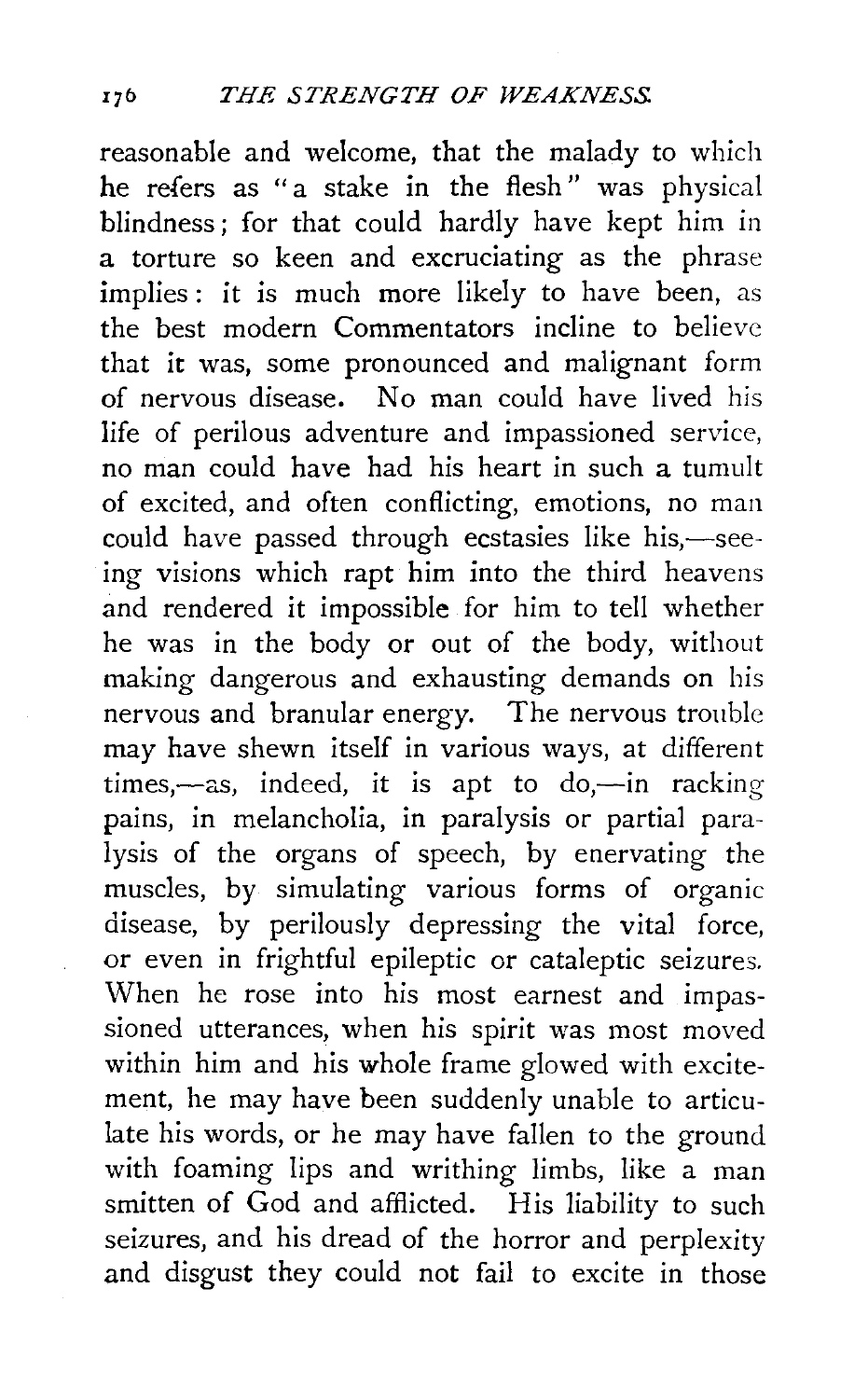who witnessed them, may well have constituted the burden which he felt himself unable to bear.

But whatever his malady was, and whatever terrible or loathsome forms it took, to his sensitive mind it was as a stake in the flesh. He felt that he had "the sentence of death in himself," so that he often "despaired of life." And, worse still, he could never be sure that his " infirmity " would not shew itself while he was urging men to be reconciled unto God, and so impede him in the work to which he had devoted his life. Hence he thrice solemnly besought " the Lord," *i.e.,* the Lord Jesus Christ, that this infirmity in the flesh, which was also, at least, in his eyes, a spiritual impediment, might depart from him. And thrice his prayer was at once refused and granted. Instead of delivering him from his agony, the Lord Jesus replied, " My grace is sufficient for thee : for strength is perfected in weakness." This was a new light to the afflicted Apostle. He had conceived of his infirmity as a messenger of Satan sent to buffet him ; Christ teaches him that it is an angel of God sent to· minister to him. He had conceived of it as an indisputable and well-nigh fatal hindrance; Christ teaches him that it is an indisputable and effectual assistance to him in his work ; that the strength which shines through weakness is the more conspicuous and the more impressive for the weakness through which it shines. But no sooner is St. Paul convinced that this *is* the meaning and purpose of his affliction than he begins to glory even in infirmity. He accepts, welcomes, rejoices in the very burden which but now seemed utterly intolerable to him.

VOL. Ill,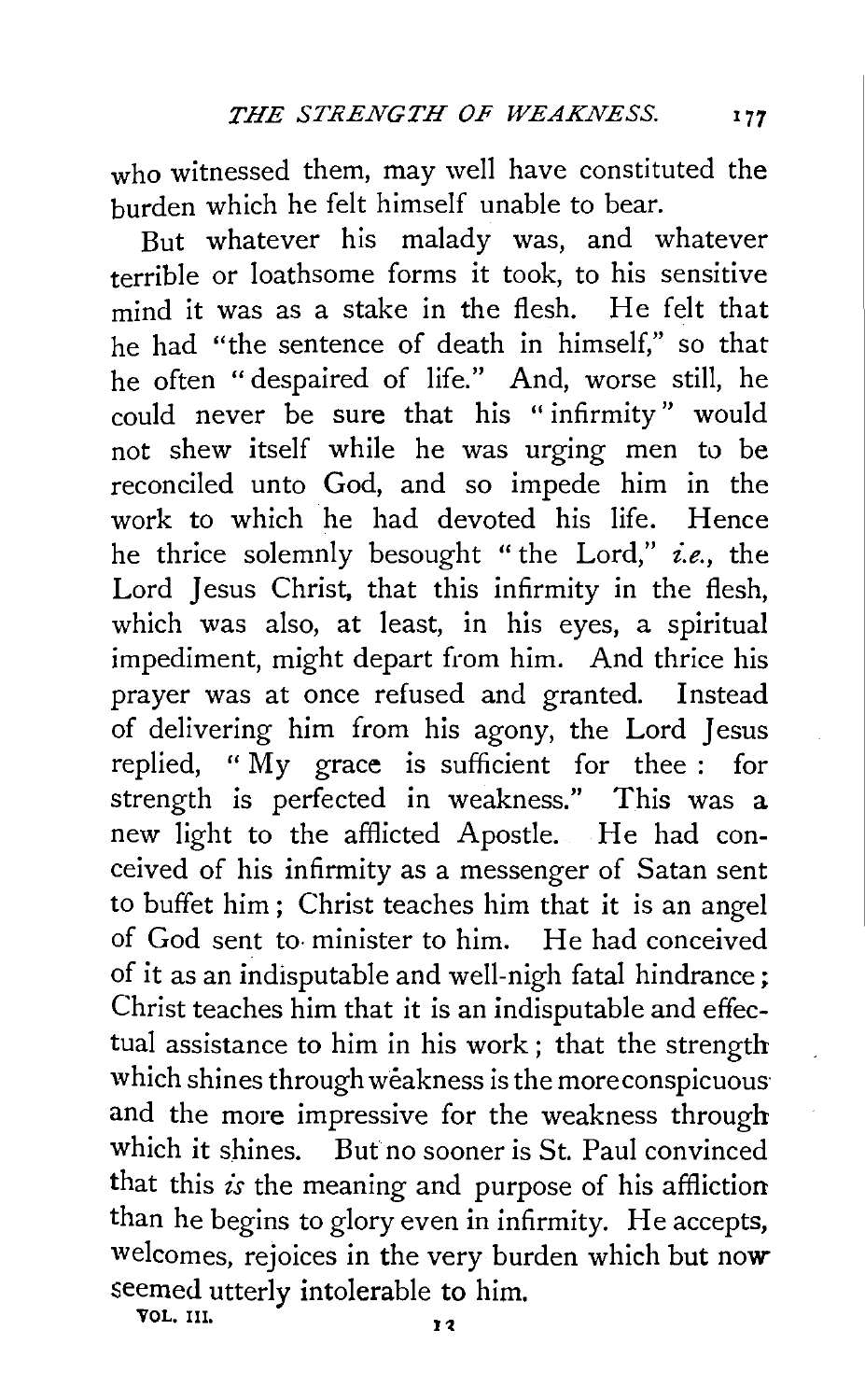From the Greek of this passage it is quite obvious that the words, "strength is perfected in weakness,"there is no "my" in the Original,—are an axiom, or proverb, and that they are intended to convey a law of the spiritual life. They are intended to teach us that, at least in the spiritual province, and for all men as well as for St. Paul, there is a certain finishing and perfecting power in weakness. Not that we are to cherish our infirmities, to remain children when we ought to be men, to continue weak when we may be strong. To be weak is to be miserable. It is not weakness which our Lord commends, but strength struggling against and striving through weakness. Weakness of itself will perfect nothing. But when strength and weakness are combined in the same nature, the weakness may prove a fine discipline for the strength ; it may induce watchfulness, prayer, a humble dependence on God, a tender consideration for the weaknesses of our fellows. Perfect strength is apt to be very far from perfect. It is apt to be rude, self-sufficient, untender. But a strength which has to contend with weakness, to pierce through hindrances, to shew itself through reluctant and imperfect organs, is likely to become a gracious and a friendly strength. If it is good to have a giant's strength but not to use it like a giant, then there is no discipline for strength like that of weakness.

In many ways we may see how weakness helps strength, and even becomes a kind of strength. What is it that makes every man ready to defend a woman or a child ? Is it not their very weakness mutely appealing for help ? Their weakness is in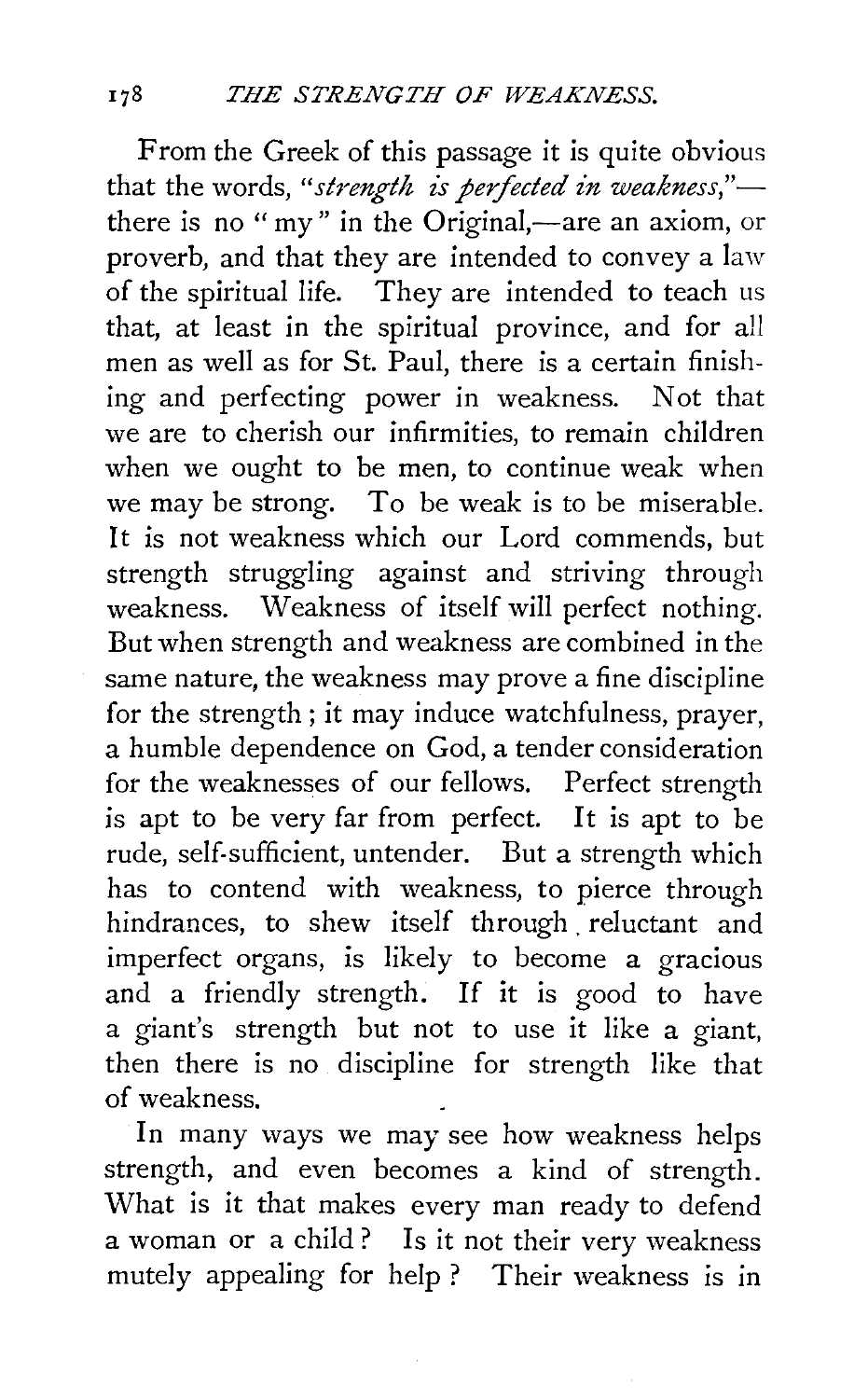some sort their strength, then; and they are safe where a man, able to defend himself, might be in danger.

What is it that makes Peter even dearer to us than Iohn, and David than Daniel, and Jacob at least less insipid than Isaac ? Is it not because in the former we see weaknesses such as we are conscious of in ourselves, and yet a divine strength striving through their weaknesses and transforming them into its owp image? Jacob and David and Peter have a stronger hold upon us than if they had never sinned-not *because* of their sins, however, but because of their passionate repentance and renunciation of their sins ; because, in them, we see strength slowly perfecting itself through weakness.

So, too, with St. Paul himself. He, if any man ever had, had the heavenly treasure in an earthen vessel; but the excellency of the treasure was only the more clearly seen because of the earthliness, the flaws and imperfections, of the vessel that contained it. He was a very man, a man such as we are, and yet how much betterand braver than we are! Weseeour own weakness in him, but we also see a strength beyond our own perfecting itself in and by his weakness, and yet a strength which is not beyond our reach, since it is in the gift of Christ. This very infirmity, for example, against which he prayed, keen as a stake driven through the body, only endeared him the more to those who knew and heard him, and made the power that was in him the more evidently Divine. Insignificant in presence, feeble in speech, assailed by a cruel malady which would have rendered another man loathsome and despicable,-how should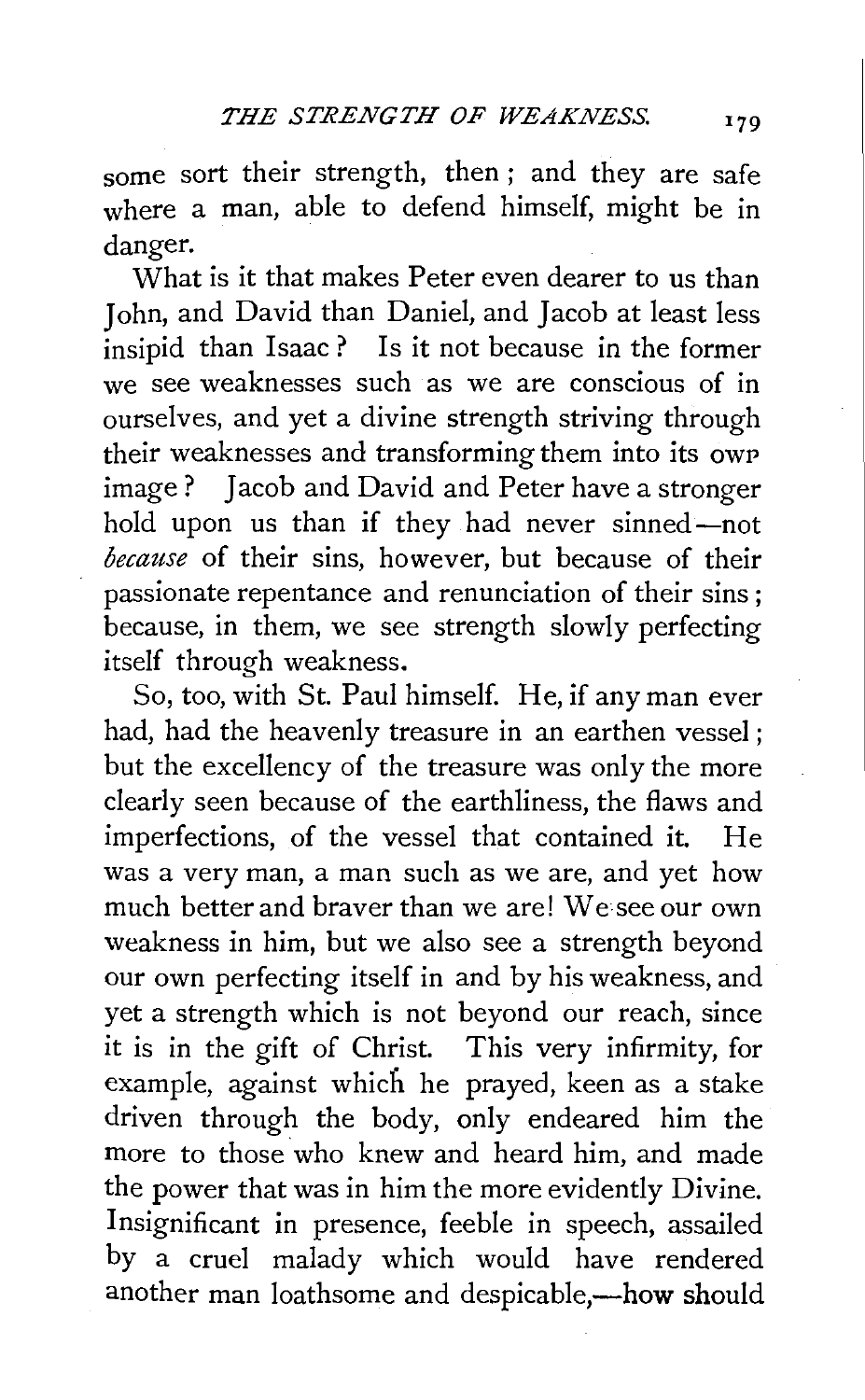*he* have spoken with such force, such passion, and to such wondrous purpose, had he not have been inspired from on high? how should he have compassed sea and land to proclaim the unsearchable riches of Christ, how have stood before king and governors, how have answered all gainsayers with a wisdom and spirit they could not withstand, how have pierced the hearts of myriads with compunction and have drawn them from their sins to the obedience of Christ, if God had not spoken by his mouth and wrought by his words ? It was not his weakness that achieved these marvels ; it was, rather, the strength of the "strong Son of God" which dwelt in him and turned his very infirmities to use. To the Galatians and the Corinthians he must have seemed as seems to us the skilful artist who draws the most exquisite and entrancing sounds from some rude instrument which will yield only harsh discords to our unskilled touch or breath; or, rather, he must have seemed like the rude pipe, or zithern, itself, played upon by some unseen and celestial power.

And to us he shews not less marvellous than to them. Traces both of his infirmity and of his strength are to be found in the Epistles that bear his name. Abrupt, rugged, often uncouth in style, they throb with a force of thought and passion such as we meet in no other writings. Lay your hand upon them, and you feel the Apostle's heart throbbing beneath them. No merely human words have won the ear and the heart of the world like his. Why ? Because in him the strength of the Christ, who had been formed and cherished in him, was made perfect in and by his weakness *;* because we see how the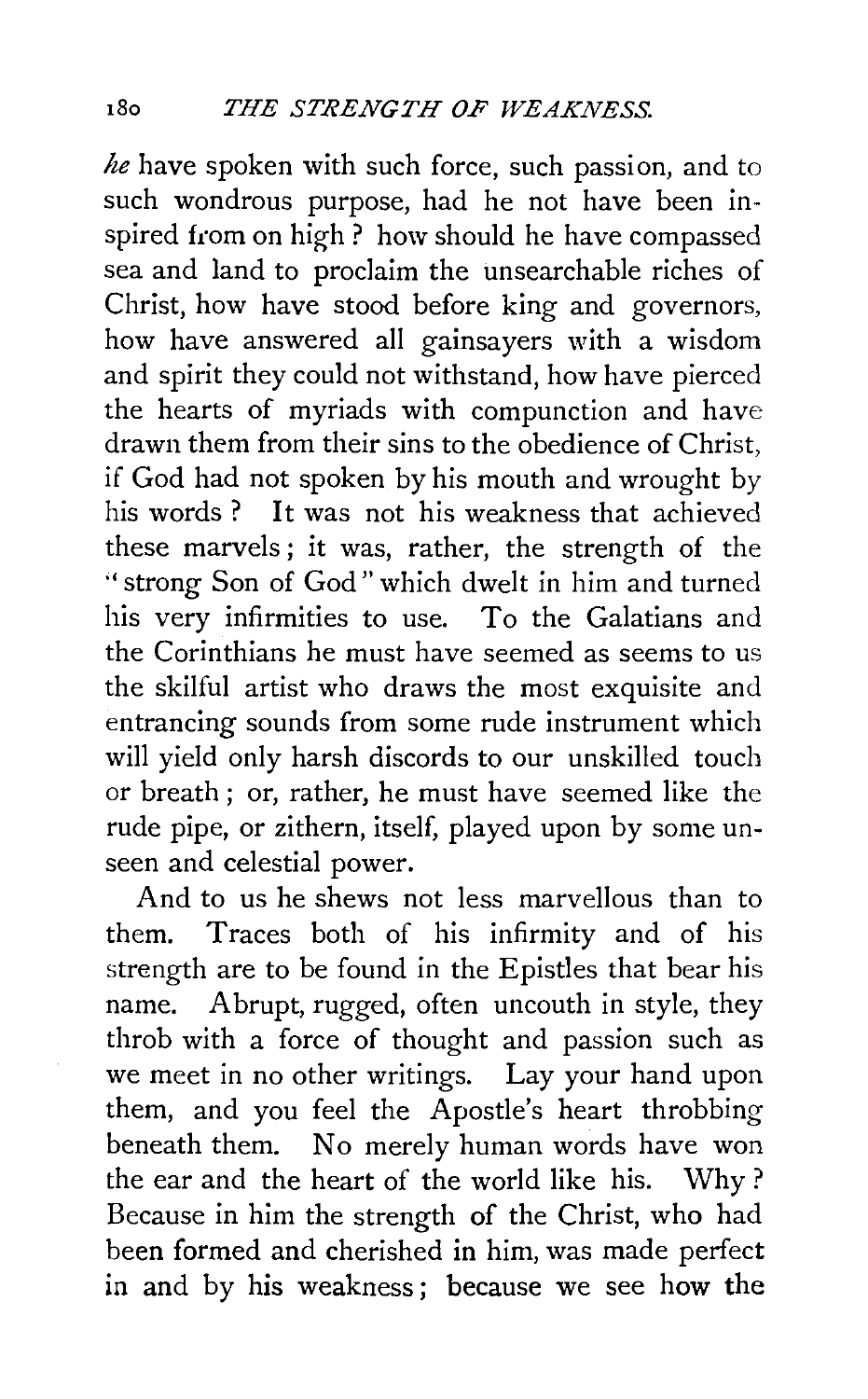whole man was mastered and possessed by the power that dwelt in him, a power greater than he could adequately express. Shakespeare, paraphrasing St. Paul, says, $-$ 

> " He that of greatest works is finisher, Oft does them by the weakest minister."

But it is equally true that God often accomplishes his greatest works by ministers who, great in themselves, are all the greater because their greatness is cleft with infirmities through which we see the Divine power working within them.

And here we can hardly fail to remember that the axiom, the paradox, " Strength is perfected in weakness," which fell from the lips of Christ, is true even of Christ Himself. *He* was "made perfect by the things which He suffered" when He "took our infirmities upon him and carried our weaknesses." It is the glory of God shining through the humanity which He assumed that endears Him to us. He was greater when, for us men and our salvation, He laid aside the glory which He had with the Father before the world was, than when He was clothed with that glory. We should never have known God as He is had not Christ become less than He wasless, and yet more ; God *in* man, but also God *and*  man. It was by bringing God into the weaknesses of our mortal flesh that he brought God near to us, and home to us, and made us "partakers of his divine nature." And though, in one sense, God is always the same, though his being and glory admit of neither diminution nor increase, yet, in another sense, is not God the greater and more glorious when his glory is reflected by a world which He has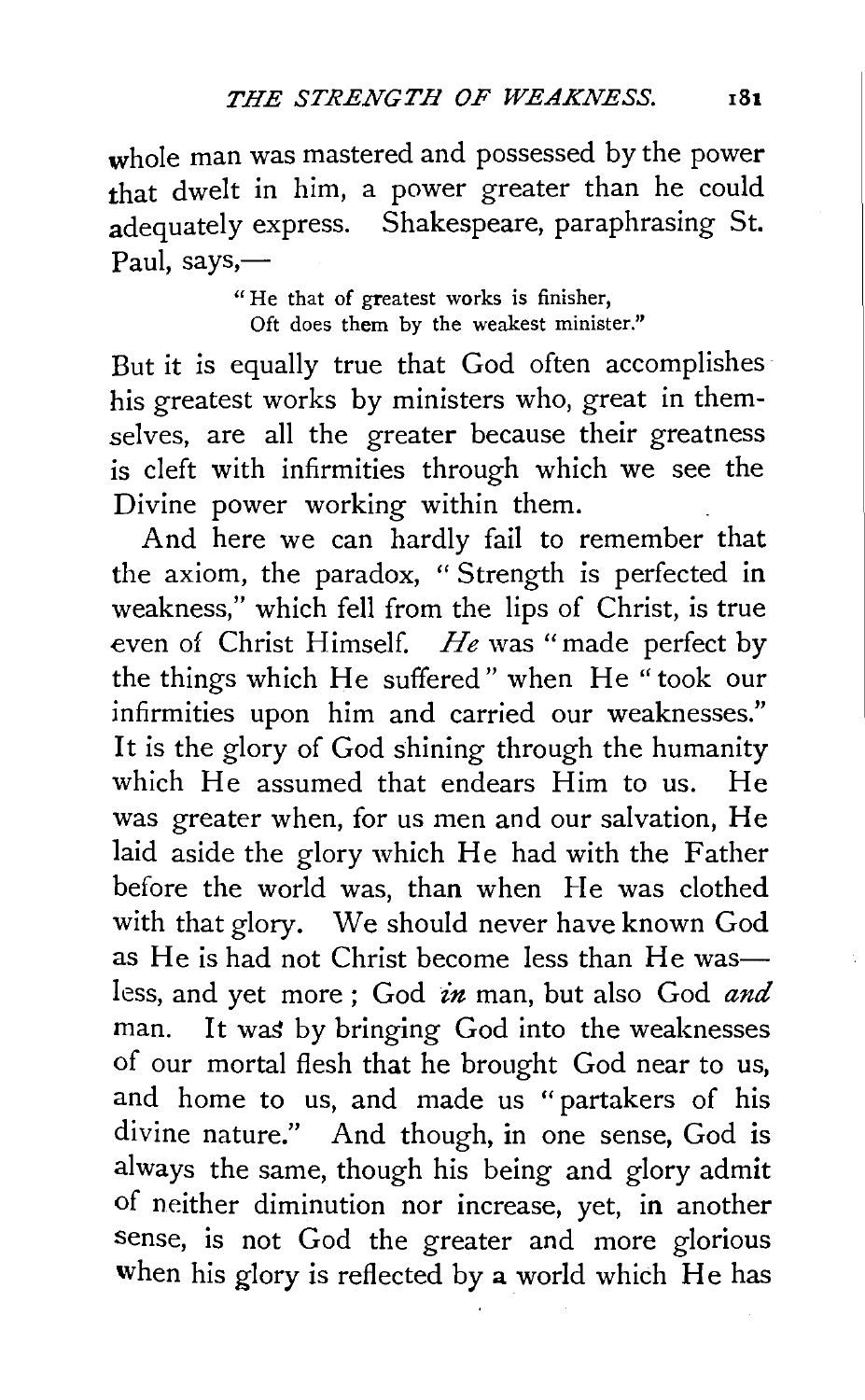redeemed, and we are made of one heart and one will with Him? Shakespeare would have been as great if he had never have written one of his poems or plays ; and yet would he have been as great ? As great a man, perhaps, though even that is doubtful, but not so great an influence. And God would have been as glorious in Himself had He never come down and revealed his glory to us ; but his glory would have been unseen, unreflected: and is it nothing to Him that we should see and partake his glory? Looking on Christ, then, we may say, that even the Divine Glory was perfected in human weakness.

Again : if nothing even in the life of Christ became Him like the leaving it, nevertheless his mortal weakness was most apparent on the Cross. In that He shared our death, as well as our life, He shewed Himself to be in very deed a man such as we are. And yet, here also strength was perfected in weakness. The Cross of Christ draws and dominates the world. In the death of the Cross, in which He most shewed Himself a sharer of our infirmity, He also showed a Divine strength, a love stronger than death. It was by thus abasing himself that He won his power over us. As we contemplate the Sufferer hanging on the tree, dying that we might live, we are more profoundly touched and moved and impressed than as we conceive of Him sitting on the throne of heaven amid "the quirings of the youngeyed cherubim." We cannot say that his weakness *was* his strength; for had He died weakly-reluctantly, complaining of the injustice of God and the ingratitude of men - we could not have honoured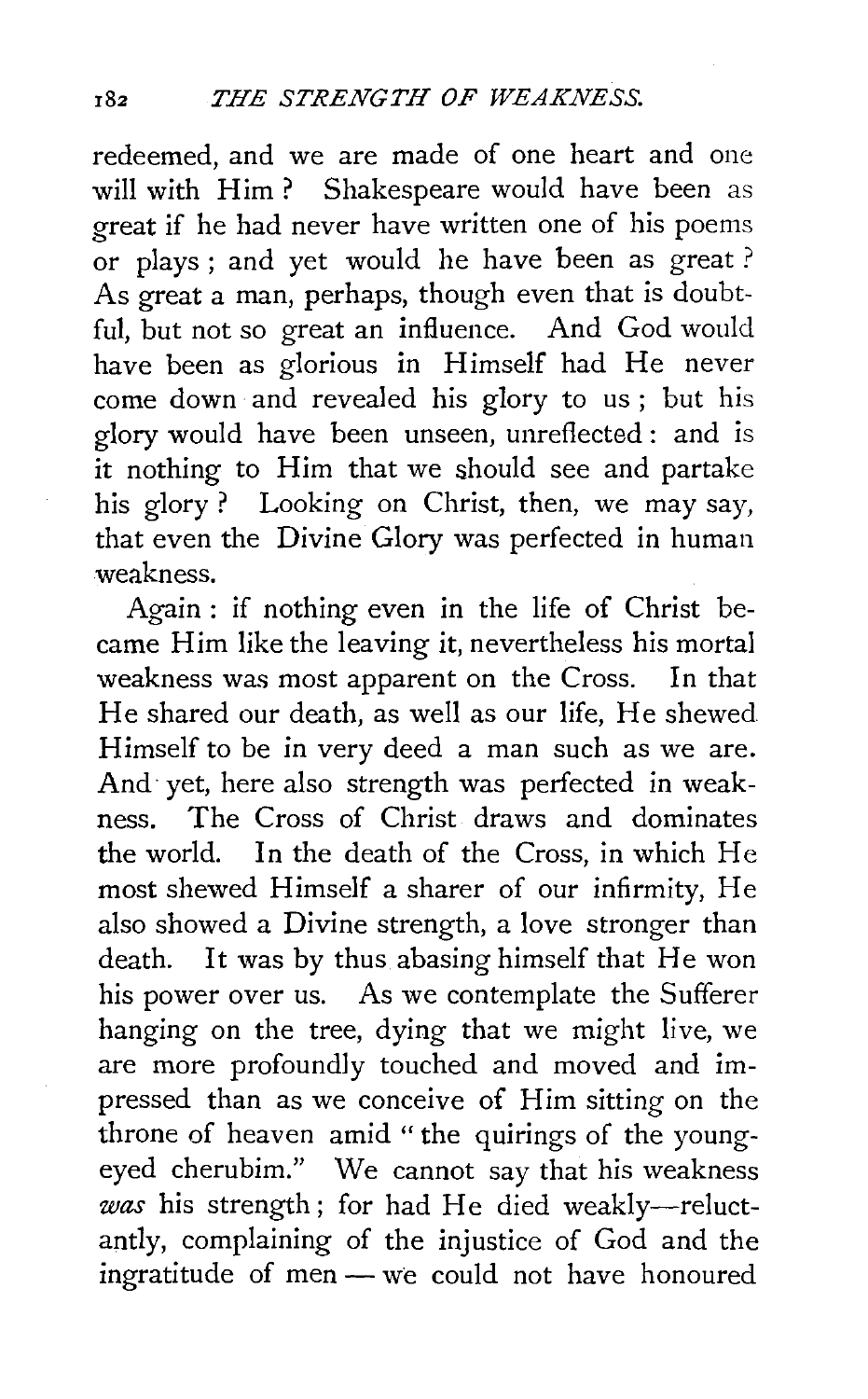Him as we do. But we may say that in Him strength was perfected in weakness. It is because He humbled Himself to death, because He endured death so meekly, so willingly, for us, that we try to live: for Him, and count it shame if we do not love Him who so loved us.

And as it was with Him, so also it is with those who truly believe in Him. It is not their weakness which we admire, but the strength which is exercised by weakness and triumphs over it ; it is not the cloud, but the sun that shines through the cloud; it is not the veil, but the divine beauty which shews through the veil; it is not their infirmities, but the Grace which is able to subdue their very infirmities to its own quality and complexion. Just as all men admire the constant, resolute spirit which triumphs over the languors of a sickly frame and exacts from it well-nigh impossible achievements, so we admire the gracious spirit which masters and subdues the lusts of the flesh, the gusts of passion and self-will, and forces from a poor and ungenial temperament the "white flower of a blameless life" rich with the fragrance of a genial charity. We expect wisdom from the wise, and courtesy from the well-born, and service from the strong, and a gracious bearing from those who have been reared amid the refinements of culture. But wlien we see, as in the Church we often may see, men and women who are gentle and kindly, serviceable and wise, although they are simple and unlettered and have known no culture save that of the School of Christ, how can we but admire the grace of God in them ? It is these "little ones" who are really great; it is these weak